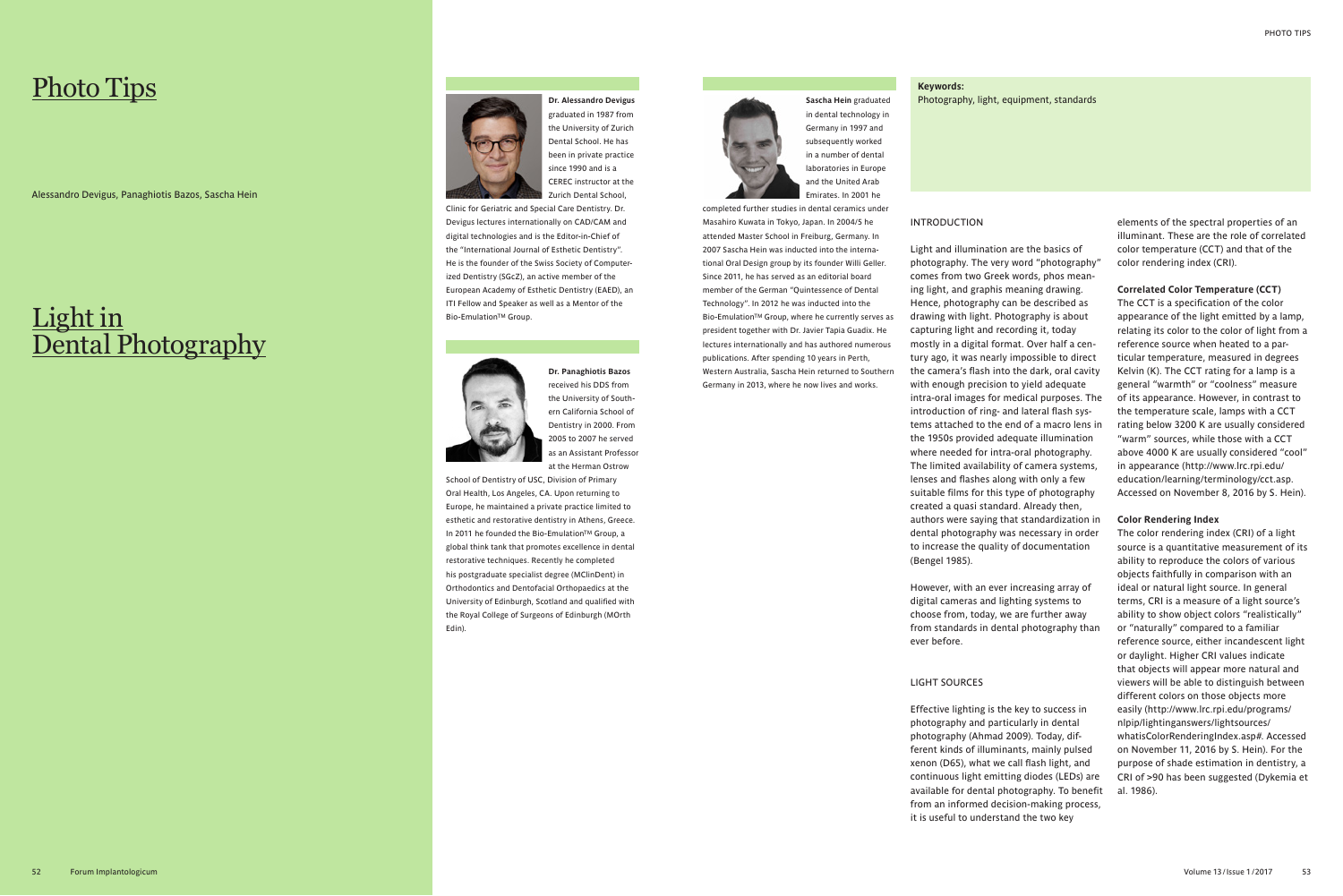*Fig. 2: Typical emission spectrum of a conventional LED continuous light source (Smile Lite) with a sharp peak in the blue followed by sudden drop in the green and a modest rise of yellow, resulting in an uneven curve of spectral power distribution with a low CRI of 74*



*Fig. 4: Side lighting better defines the shape of the subject, casting it in partial shadow for a more 3D look*

*Fig. 3: Flat lighting resulting from single light source from behind the camera*





*Figs 5a - b: Comparison between oblique (45º/0º) (a) and directional illumination (b)*



*Fig. 6: Direct flash Fig. 7: Indirect flash*



#### XENON VS. LEDS

#### **Xenon**

Pulsed xenon light sources (i.e. electronic flash) are those most popularly used. They contain a tube filled with xenon gas, where high voltage electricity is discharged to generate an electrical arc that creates a short flash of powerful light. The relative spectral power distribution of xenon is often used to simulate CIE Illuminant D65 (Rea et al. 2004) (Fig 1). This is of special importance in the examination of color matches that depend on the nature of the light source (Berns 2000). Such matches are called *metameric* and are practically always a given in dentistry, where only *conditional color matching* between artificial restorations and natural dentition is possible.



LEDs were first developed in the 1960s, but only in the past decade have LEDs had sufficient intensity for use in more than a handful of lighting applications. Primarily, these applications took advantage of the characteristics of LEDs that made them most suitable for indication (i.e. to be viewed directly as a self-luminous object, such as in signs and signals), not illumination (i.e. to view other objects by the light reflected from those objects). LED lighting systems continue to evolve rapidly and specific benchmarks for performance (e.g., luminous efficacy, light output) are being exceeded on a regular basis (http://www. lrc.rpi.edu/programs/nlpip/lightingAnswers/ led/indicationIllumination.asp. Accessed on November 11, 2016 by S. Hein).

The typical emission spectrum of a conventional LED continuous light source (Smile Lite) with a sharp peak in the blue followed by sudden drop in the green and a modest rise of yellow results in an uneven curve of spectral power distribution with a low CRI of 74 (Fig. 2). Due to recent advances in LED technology, CRI values can range between 68 and 94, depending on the product and application.



*Fig. 1: Typical emission spectrum of a xenon flash (Canon MT24EX) with an even* 

*curve of spectral power distribution resulting in a high CRI of >97*



#### **White Balance**

White balance (WB) is a linearization process of an image's RGB values using a gray reference card to neutralize camera-specific color bias. This can vary significantly between manufacturers and camera models. Proper camera white balance has to take into account the "color temperature" of a light source, which refers to the relative warmth or coolness of white light. This is typically done using one of the camera's preset modes such as "automatic white balance" (AWB) or "flash" (flash symbol). Alternatively, a gray reference card (white\_balance®) can be used to adjust image white balance during digital post-production using software like Adobe Lightroom® or Adobe Photoshop®.

#### IMPACT OF LIGHT

Lighting is a key factor in creating a successful image. Lighting determines not only brightness and darkness, but also tone, mood and atmosphere. Therefore it is necessary to control and manipulate light correctly in order to get the best texture, vibrancy of color and luminosity on your subjects. The targeted distribution of shadow and highlights will allow you to create better photographs.

#### **Positioning Light**

A light source that originates from behind the camera, pointing directly toward the subject results in very flat lighting (Fig. 3). Side lighting, on the other hand, produces a far more interesting image, as it better defines the shape of the subject and casts it in partial shadow, giving it a more 3D look (Fig. 4).

The above principles are demonstrated in Figs 5 a - b with oblique (45º/0º) illumination (Fig. 5a) and directional orientation (Fig. 5b, ring flash) after white balancing. The oblique illumination orientation (Fig. 5a) delivers a good approximation of the typical visual appearance and simulates the way the human eye would perceive a sample or an object.

#### **Shaping Light**

Adding a diffuser to your light source can reduce glare on your subject. You need to be aware that reflectors and diffusers can cause a color shift in your images. Figs 6 - 7 show the resulting image when using direct and indirect flash.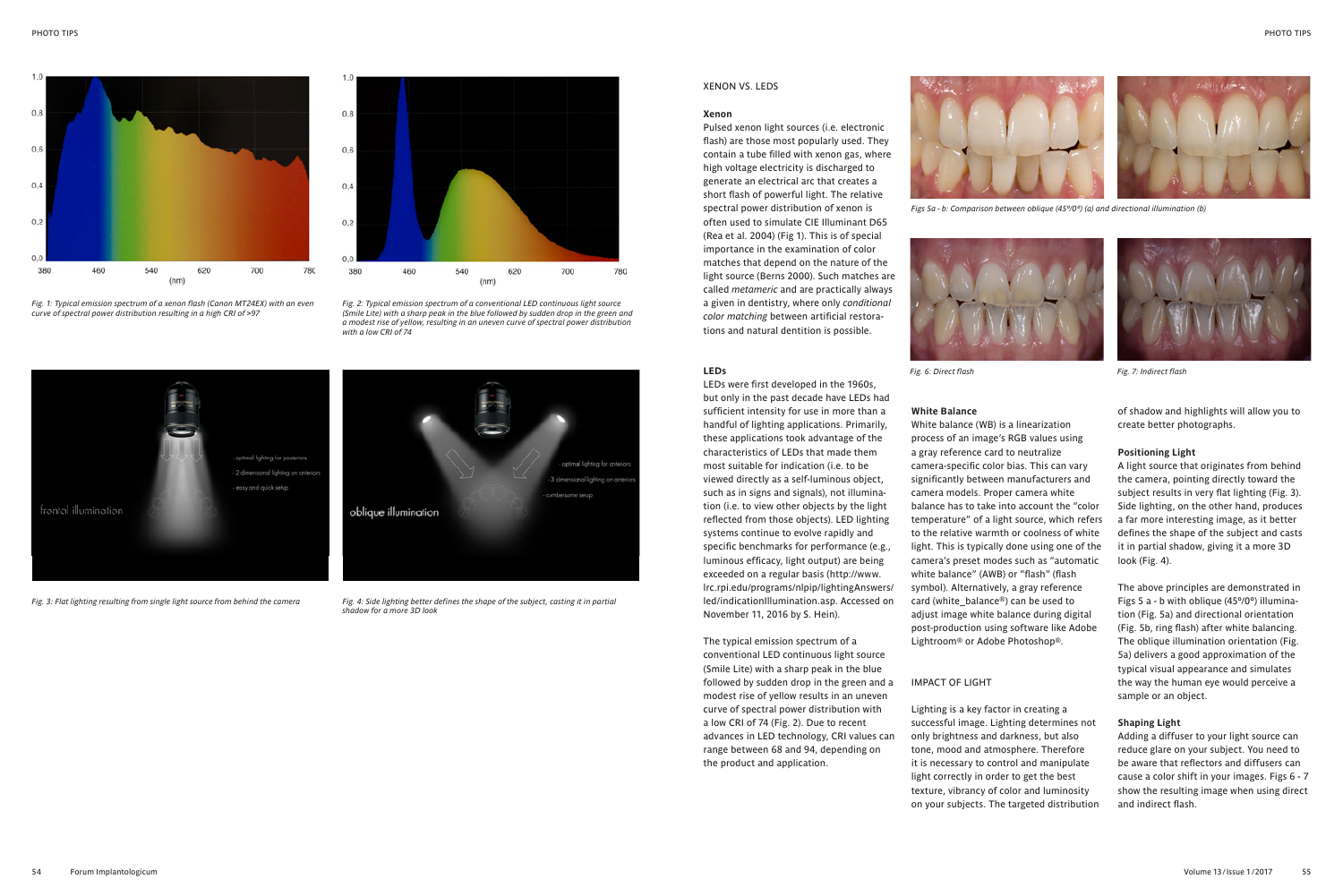

*Figs 8a - b: Portrait set-up using two lateral flashes and a reflector*



*Fig. 9a: Image using polar\_eyes filter*

*polarized images eliminating glare and reflections*

Reflective Cross Polarized Light Photography is a technique that significantly improves dental chromatic color evaluation by using bilateral parallel twin polarizers in the illumination path and another polarizer (analyzer) that is perpendicularly oriented to the twin polarizers in front of the camera lens (Figs 9a - b). Through-the-lens (TTL) metering can compensate for the polarizing filter on the camera. However, the exposure value on the flash unit should be increased by 1 to 2 stops to compensate for the filter over the twin flash heads.



*Figs 11a - b: Cross-polarized (a) vs. fluorescent image (b) of the same intra-oral situation*

*Fig 13: polar\_eyes filter mounted on Nikon R1 C1 macro flash*



*Fig. 12: Visualization of composite restorations and materials in fluorescent image*

Clinical evaluation of dental shade selection is usually based on direct visual assessment and ordinary flash photography, both of which are compromised by viewer subjectivity. It is difficult to accurately assess individual tooth shade characteristics because ordinary flash photography has inherent limitations owing to the physics of light. Specular reflections (glare) do not permit consistent visualization of subtle enamel characteristics like micro calcifications and

*Fig 10: fluor\_eyes filter mounted on Nikon R1C1 macro flash*

#### **Manipulating Light**

Light can be manipulated to fall on a particular area of interest on your subject. This can be achieved through the use of diffusers and reflectors and is mostly used in portrait photography (Figs 8a - b).

### SPECIAL LIGHT SET-UPS AND CONSIDERATIONS

#### **Eliminate glare and what remains is color and brightness**

tend to blur distinctions between surface and sub-surface dental characteristics. Glare is considered a superficial reflection possessing the unmodified color characteristics of the light source.

- 1. Elimination of specular reflections and halation for unobstructed viewing (Bengel 2006; Hajto 2006)
- 2. WSLs assessment and clinical observation among enamel lesions primarily surrounding orthodontic brackets as a diagnostic aid (Benson et al. 2008)
- 3. Enamel subsurface mapping of characteristics and nuances (Robertson & Toumba 1999)
- 4. Crack detection and assessment in enamel and restorations
- 5. Chromaticity assessment for restorative shade selection (hard and soft tissues) with comparative conventional or custom shade tabs
- 6. Verification of integration of the interim/ final restorative prosthesis
- 7. Bleaching evaluation (Gerlach 2007, Sagel & Gerlach 2007)
- 8. Translational application in oral medicine and oral pathology for mucosal assessments, diagnostics and guided surgical

**Visual integration of restorative biomaterial in UV-rich environments** Natural teeth emit a strong whitish-blue light under ultraviolet (UV) radiation. The extent of the effect of fluorescence upon color perception under natural ambient light conditions is debatable; nonetheless, a dental restoration must provide optimal visual integration under multiple lighting conditions, including UV-rich environments such as nightclubs and dancehalls. The fluorescence of natural teeth can be recorded with a customized fluorescence macro flash (fluor eyes, emulation) developed by the authors (Fig. 10). This macro flash provides an ideal excitation wavelength of 365 nm for UV irradiation to record the fluorescence of natural teeth and/or

There are extensive indications and applications for this technique in dentistry:

excision (Jacques et al. 2000, Jacques et al. 2002; Jacques et al. 2008)

9. Medico-legal child abuse assessment (Lawson et al. 2011) 10. Forensic applications

dental ceramics and composite resins (Figs 11 - 12). This effect can be easily achieved using a shutter speed of 1/125 seconds, aperture of f22, and ISO of 400 to 1600, resulting in images of high fidelity with proper depth of field and eliminating the need for cumbersome UV light set-ups that lack standardization.

#### NEED FOR STANDARDS

As in many applications across the sciences and the field of engineering, standardization provides the basic foundation for repeatability and ultimately for prediction. This should be no different in the field of dental photography, which traditionally has been plagued by a lack of proper standardization.

New aids and tools have been recently introduced to equip the dental photographer to explore and record the appearance of

natural dentition and soft tissue accurately and reproducibly through standardization:

#### **Cross-polarized photography**

The use of a designated cross-polarizing filter (polar eyes®) eliminates surface glare, allowing for the evaluation of the individual tooth characteristics defined above as well as for quantifying color coordinates using the CIELab system. Due to the mechanics of cross-polarization, this application is ideally suited for a directional type of illumination (90º to 0º geometry) as ideally provided by a ring flash. Alternatively a set of satellite flashes mounted around the lens (Nikon R1C1/Canon MT24EX) can also be used for this purpose (Fig. 13), but particular attention has to be paid to the correct alignment between the polarizers covering the flashes and the analyzer covering the lens.